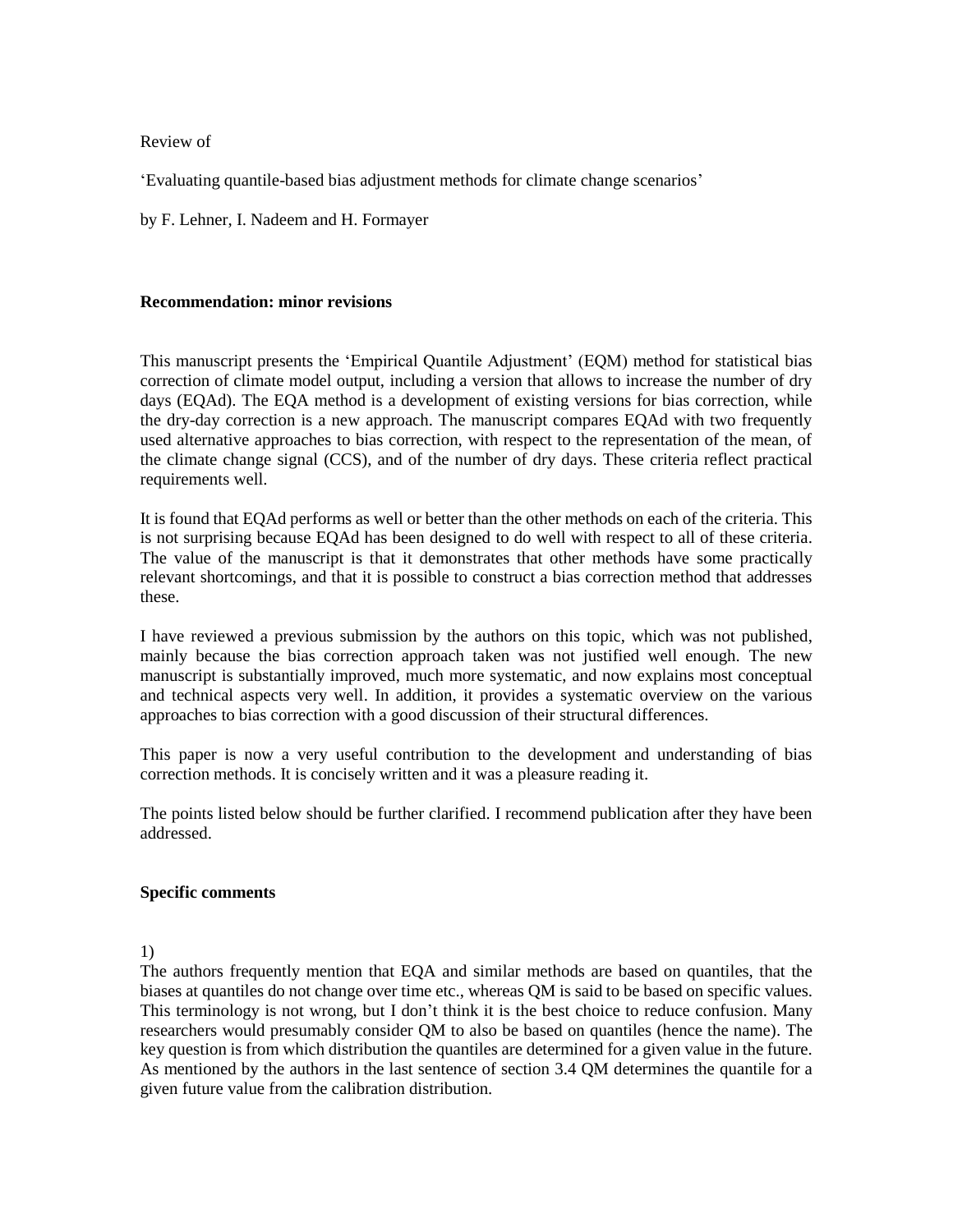This point should be clarified already in the introduction when the different approaches are discussed.

#### 2)

The point above also applies to the discussion of stationarity in lines 63-68. QM assumes stationarity of the bias for each quantile with quantiles derived from the calibration distribution, regardless of whether a value is taken from the calibration or the future periods. EQA and similar methods assume a stationary bias for each quantile, but with the quantiles for a value from the future period derived from the future distribution. As discussed in the manuscript, the latter is for additive corrections equivalent to assuming a stationary bias in the mean, but this is not the case for multiplicative methods.

# 3)

Fig 3. is very helpful, but I am not convinced it is in the right place in the paper. The figure illustrates the two basic options for distribution-based bias correction. This is a general issue and not specific to EQA. The related discussion could be part of the method review in the introduction, or a new subsection could be included at the beginning of the method section that systematically discusses the two options (this section could also address the next two points).

The very large changes in the CCS introduced by QM in Fig. 3 are essentially caused by the fact that the raw CCS is large compared to the standard deviation of the distributions, and that the standard deviations of the model and the observations are quite different. This is useful to clarify the argument, but it might be interesting to also consider a less extreme example.

# 4)

In section 3.1 the authors attempt to explain why the EQA and other approaches that determine the quantile for a future value from the future distribution are better justified than the QM approach. The argument is based on the claim that RCMs are 'able to predict a ranked' category, and on 'a specific weather pattern will have different absolute values in the future but the same quantile'. The arguments are not clear to me. Ranking is an ordering of a set of values. Which values are considered here? What means a weather pattern has the same quantile?

These arguments should be clarified and may add interesting aspects, but views on these issues might differ. I don't think these are the key arguments in support of bias correction methods that use future distributions.

# 5)

In my understanding the most important justification for using EQA and similar methods is that it preserves the CCS for additive corrections, and with the modification introduced in the paper also for multiplicative corrections.

As I said in my previous review it is far from clear that the CCS should be preserved. Nevertheless, preserving the CCS might in many applications be a more sensible approach than altering it in a rather uncontrolled way by using QM. It is good that the paper makes it clear now that preserving the CCS is a choice, not an a priori given desired property. I think it would be good to emphasise that if researchers decided to retain the CCS the EQA method provides a bias correction method that does this and has additional useful properties.

6) Line 213:, F\_100 are not 'the 100 CVs to correct the model data', they are the percentiles for which the CVs are defined through eqn. 3.